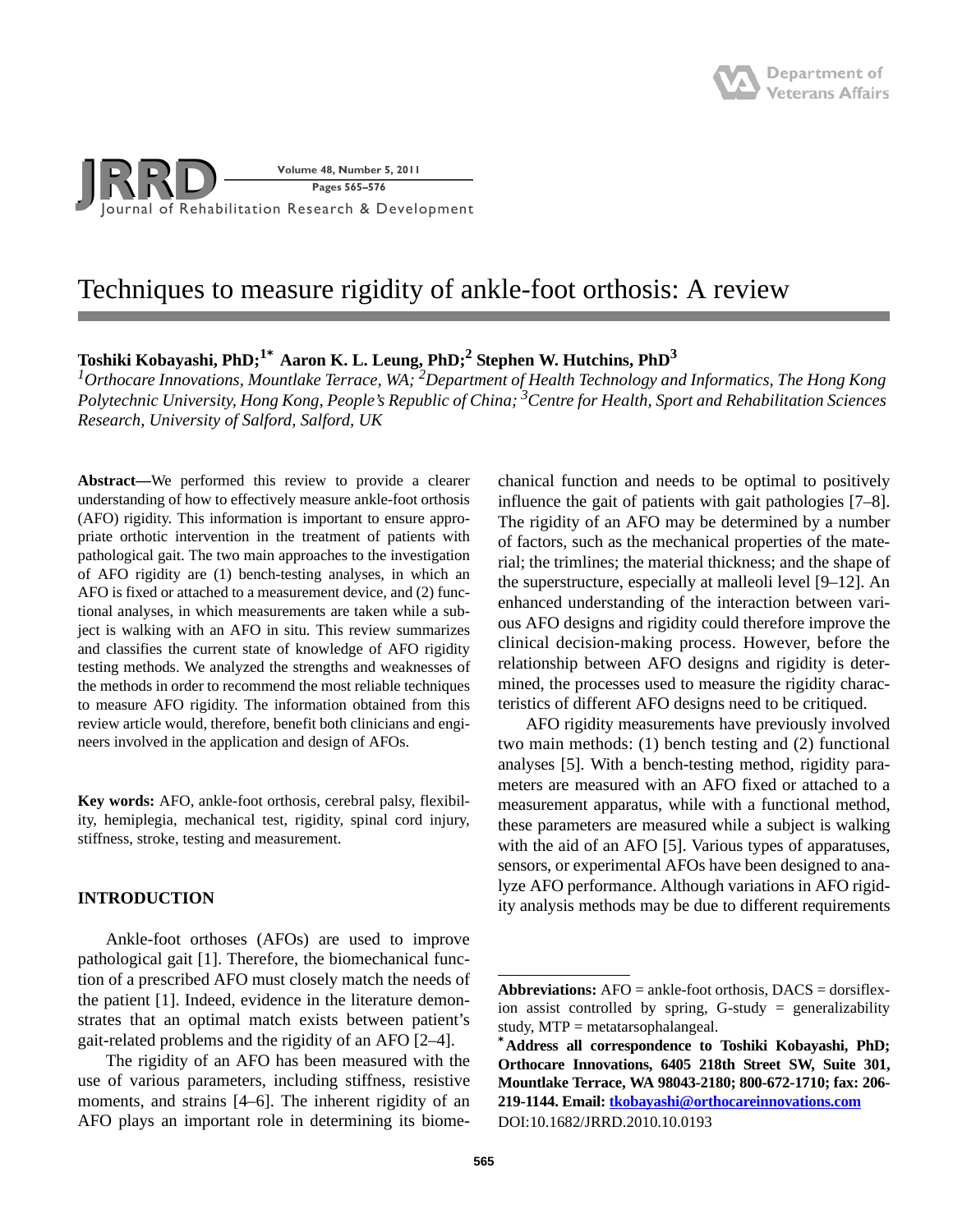in answering the research hypotheses of various studies, establishing some criteria to provide quality control in industry and facilitate appropriate AFO prescriptions in the clinical setting would be advantageous.

The specific aims of this article were therefore to review studies in the literature regarding methods used to investigate AFO rigidity and to analyze and contrast the strengths and weaknesses of current techniques as well as published reliability and repeatability data. The information obtained from this review article will help both clinicians and engineers by highlighting the importance of undertaking rigidity analysis of AFOs. The information obtained may be applied in the clinical setting to better clarify the relationship between AFO rigidity and patient outcomes and in the industrial setting to evaluate new AFO designs or develop novel AFO testing methods.

## **METHODS**

A literature search was conducted in Google Scholar, Scopus, CINAHL, MEDLINE, Cochrane Database, and RECAL, and cited references from appropriate articles were thoroughly reviewed. The key words used were "ankle-foot orthosis (AFO)," "bending," "stiffness," "rigidity," and "testing." Inclusion criteria for this review article included articles in which—

- 1. Analysis of AFO rigidity was conducted either under bench testing or functional conditions.
- 2. Analysis was conducted mechanically and not computationally (e.g., finite element analysis) alone.
- 3. The means of analysis, such as type of sensors used and its methods, were clearly explained.
- 4. The study was published in a peer-reviewed journal in English.

## **RESULTS AND COMMENTS**

No comparative reviews regarding measurement techniques for AFO rigidity were found in the literature. The literature search identified 25 suitable articles for bench testing analyses and 10 articles for functional analyses (**Table**) [2,4,6–38]. Therefore, a total of 35 articles were included in this review article. From these, current measuring techniques and their accuracy and reliability were compared and analyzed and recommendations were made for future studies.

#### **Methods of Testing Ankle-Foot Orthosis Rigidity**

The majority of the studies found in the literature involved bench testing analysis and were broadly assigned into categories; all used hardware to apply and/or measure the force applied or measure the subsequent deflection, strain, or bending moments applied to or by the AFO by investigating the moment-angle or moment-deflection relationships. Methods used to achieve the force application and/or measure the subsequent deflection or strain during bench testing included a tensionmeter [4,9–10,13– 16], a dial gauge [12,17–18], a strain gauge or a load cell [2,21–24], a forceplate [11], a muscle training machine [25–26], and a mechanical testing machine [5,27–30].

Functional analysis involved the use of gait analysis and strategies that provide AFO performance indicators using strain gauges [6,31–34] or an experimental AFO [7–8,35–37].

## **Bench Testing Analysis**

#### *Studies Using Tensionmeters*

A tensionmeter can measure the applied load and quantify AFO rigidity by directly applying of force to a specific area of the AFO. An analog or digital tensionmeter has been used in combination with a digital goniometer [10,13] or a protractor [4,9,16] to examine the force-angle or moment-angle relationship. Use of a tensionmeter would be the most convenient and inexpensive way to measure rigidity; however, the position and direction of applied force induced by the tensionmeter would critically affect the amount of deformation of the AFO. The evidence in the literature revealed that a tensionmeter was either attached to the superior rim of the posterior wall [9–10,15] or the metatarsal region [13] of the AFO. It was also attached to a bar connected to a rotational axis of a surrogate limb, which was fitted within the AFO [4,16]. Accurately defining the position and direction of force is therefore critically important for measurement accuracy and repeatability. The device developed by Sumiya et al. is a good example that could control both parameters [16]. Clinical use of an apparatus built with a tensionmeter seems realistic once its reliability is established.

## *Studies Using Dial Gauges*

A dial gauge can measure small linear displacement of an AFO as a result of deflection. An analog dial gauge has been used with weights for controlled application of deflection. Precedence studies have computed AFO resistance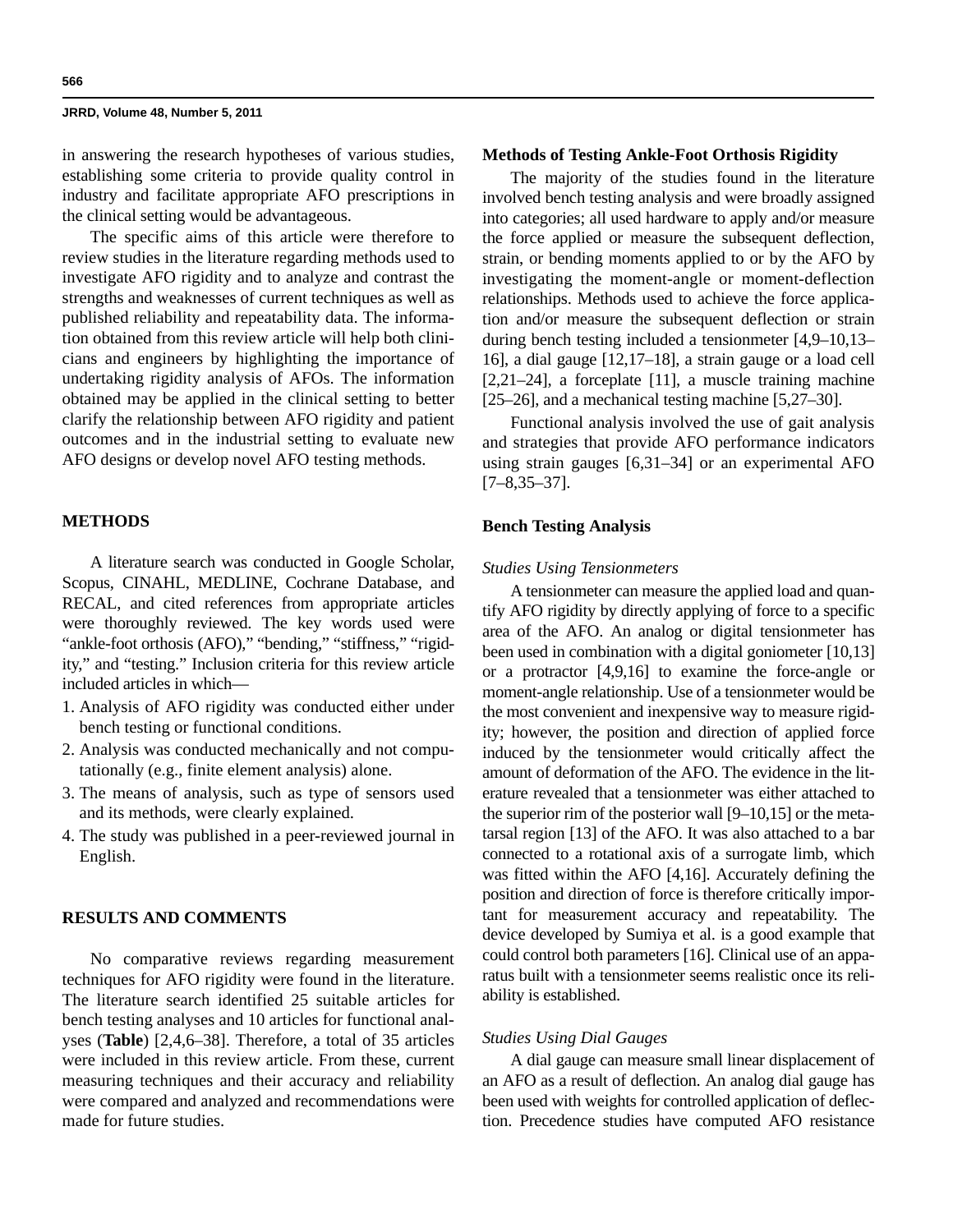## **KOBAYASHI et al. Measuring AFO rigidity**

## **Table.**

Summary of reviewed articles.

| <b>Author</b>                 | <b>Test Method/Sensor</b>                    | <b>Use of Surrogate Limb</b>                  | <b>AFO ROM Analyzed</b>                                          | <b>Velocity</b> | Parameter        |
|-------------------------------|----------------------------------------------|-----------------------------------------------|------------------------------------------------------------------|-----------------|------------------|
| Braund et al.<br>2005 [1]     | Bench/mechanical<br>testing machine          | Yes                                           | <b>NA</b>                                                        | <b>NA</b>       | Displacement     |
| Bregman et al.<br>2009 [2]    | Bench/load cells                             | Yes                                           | $10^{\circ}$ PF-20° DF (Ankle)/0° FX-30°<br>FX (MTP)             | <b>NA</b>       | <b>Stiffness</b> |
| Bregman et al.<br>2010 [3]    | Bench/load cells                             | Yes                                           | $10^{\circ}$ PF-20 $^{\circ}$ DF                                 | NA              | <b>Stiffness</b> |
| Cappa et al.<br>2003 [4]      | Bench/load cells                             | Yes                                           | $6^{\circ}$ PF- $6^{\circ}$ DF/10 $^{\circ}$ AB-10 $^{\circ}$ AD | NA              | <b>Stiffness</b> |
| Cappa et al.<br>2005 [5]      | Bench/load cells                             | Yes                                           | 7° PF-15° DF/12° IN-12° EV/15°<br>$INT-15^{\circ}$ EXT           | <b>NA</b>       | <b>Stiffness</b> |
| Chu & Feng<br>1998 [6]        | Functional/strain<br>gauges                  | Human limb                                    | <b>NA</b>                                                        | <b>NA</b>       | Strain           |
| Condie & Meadows<br>1977 [7]  | Bench/mechanical<br>testing machine          | N <sub>o</sub>                                | $15^{\circ}$ PF- $15^{\circ}$ DF                                 | <b>NA</b>       | <b>Stiffness</b> |
| DeToro<br>2001 [8]            | Bench/tensionmeter<br>and goniometer         | Yes                                           | $0^{\circ}$ PF- $10^{\circ}$ PF                                  | <b>NA</b>       | Resistive force  |
| Golay et al.<br>1989 [9]      | Bench/tensionmeter<br>and protractor         | Yes                                           | $2°$ DF- $16°$ DF                                                | <b>NA</b>       | Resistive force  |
| Klasson et al.<br>1998 [10]   | Bench/dial gauge                             | Yes                                           | 2° PF-3° DF/3° EV-1° IN/2° INT-<br>$3°$ EXT                      | <b>NA</b>       | <b>Stiffness</b> |
| Kobayashi et al.<br>2010 [11] | Bench/torquemeter<br>and potentiometer       | Yes                                           | $15^{\circ}$ PF- $15^{\circ}$ DF                                 | $10^{\circ}/s$  | <b>Stiffness</b> |
| Lunsford et al.<br>1994 [12]  | Bench/mechanical<br>testing machine          | Yes                                           | $0^{\circ}$ DF- $10^{\circ}$ DF                                  | <b>NA</b>       | Resistive force  |
| Magora et al.<br>1968 [13]    | Functional/strain<br>gauges                  | Human limb<br>(3 healthy subjects)            | <b>NA</b>                                                        | <b>NA</b>       | Strain           |
| Major et al.<br>2004 [14]     | Bench/mechanical<br>testing machine          | N <sub>o</sub>                                | $0^{\circ}$ DF-14 $^{\circ}$ DF                                  | $2.3^{\circ}/s$ | Stiffness        |
| Miyazaki et al.<br>1993 [15]  | Functional/EAFO                              | Human limb<br>(8 healthy subjects)            | $20^{\circ}$ PF- $20^{\circ}$ DF                                 | <b>NA</b>       | <b>Stiffness</b> |
| Miyazaki et al.<br>1997 [16]  | Functional/EAFO                              | Human limb (20 subjects<br>with hemiparesis)  | Same EAFO as Yamamoto et al.<br>1993 [31]                        | NA              | <b>Stiffness</b> |
| Nagaya<br>1997 [17]           | Bench/tensionmeter<br>and goniometer         | No                                            | 2.0° DF-14.8° DF/1.2° PF-12.2° PF                                | NA              | Angle            |
| Novacheck et al.<br>2007 [18] | Bench/forceplate (motion<br>analysis system) | Yes                                           | $20^{\circ}$ PF- $20^{\circ}$ DF                                 | NA              | <b>Stiffness</b> |
| Ohsawa et al.<br>1992 [19]    | Bench/tensionmeter                           | No                                            | $0^{\circ}$ PF-5° PF                                             | <b>NA</b>       | Resistive force  |
| Polliack et al.<br>2001 [20]  | Bench/dial gauge                             | Yes                                           | <b>NA</b>                                                        | <b>NA</b>       | Deflection       |
| Ringleb et al.<br>2009 [21]   | Bench/load cells and<br>tilt sensor          | Yes                                           | 1° DF-9° DF/3° PF-10° PF/2° IN-<br>$5^{\circ}$ IN                | $0.5\%$         | <b>Stiffness</b> |
| Robin et al.<br>1968 [22]     | Functional/strain<br>gauges                  | Human limb<br>(1 healthy subject)             | <b>NA</b>                                                        | <b>NA</b>       | Strain           |
| Robin & Magora<br>1969 [23]   | Functional/strain<br>gauges                  | Human limb (4 subjects<br>with poliomyelitis) | <b>NA</b>                                                        | <b>NA</b>       | Strain           |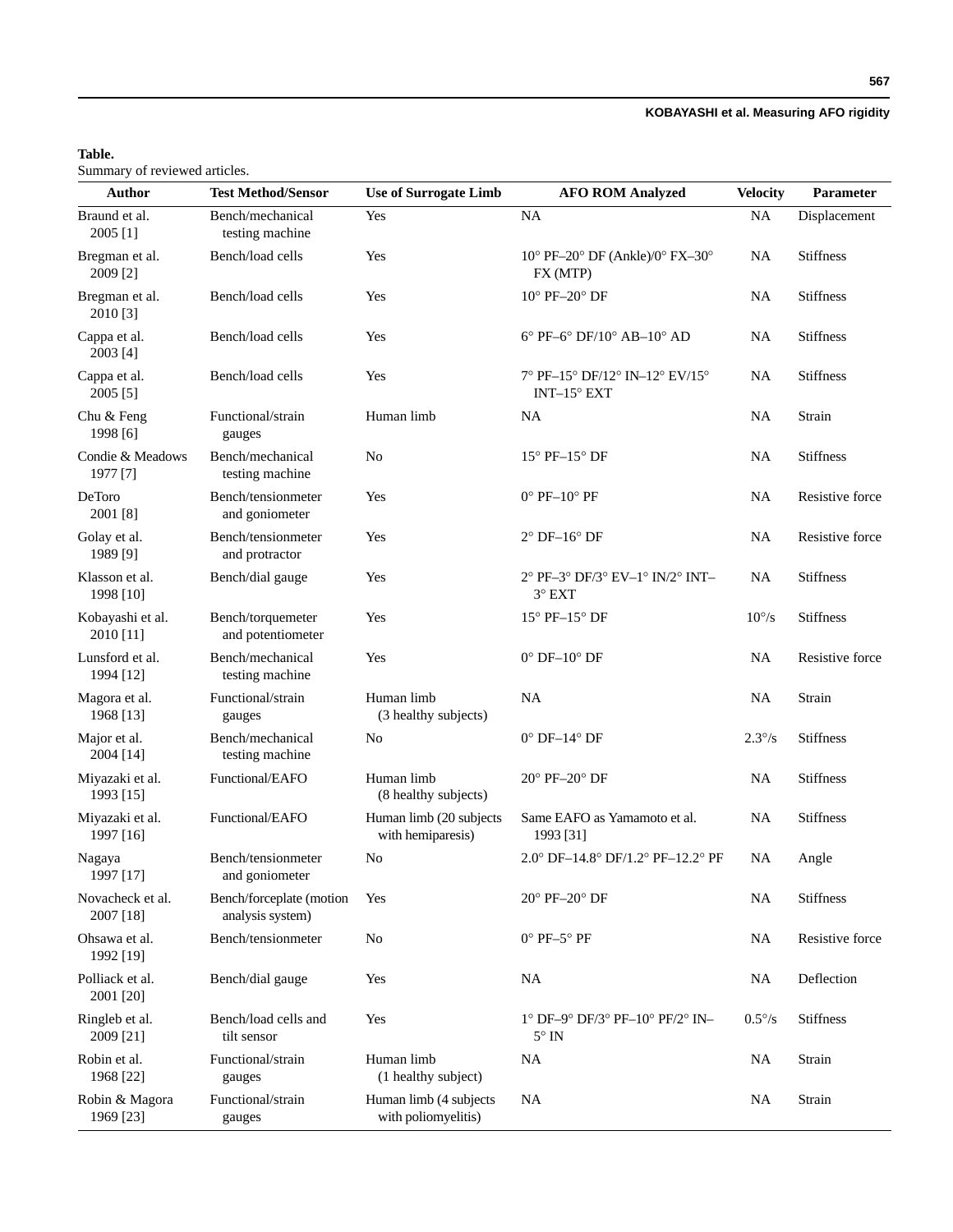#### **Table. (cont)**

Summary of reviewed articles.

| <b>Author</b>                 | <b>Test Method/Sensor</b>                | <b>Use of Surrogate Limb</b>                  | <b>AFO ROM Analyzed</b>                   | <b>Velocity</b>                                 | Parameter           |
|-------------------------------|------------------------------------------|-----------------------------------------------|-------------------------------------------|-------------------------------------------------|---------------------|
| Robin et al.<br>1971 [24]     | Functional/strain gauges                 | Human limb (4 subjects<br>with poliomyelitis) | <b>NA</b>                                 | <b>NA</b>                                       | Strain              |
| Ross et al.<br>1999 [25]      | Bench/dial gauge                         | No                                            | <b>NA</b>                                 | <b>NA</b>                                       | Displacement        |
| Rubin & Dixon<br>1973 [26]    | Bench/tensionmeter                       | No                                            | <b>NA</b>                                 | <b>NA</b>                                       | Resistive force     |
| Singerman et al.<br>1999 [27] | Bench/strain gauges                      | Yes                                           | $10^{\circ}$ PF- $10^{\circ}$ DF          | <b>NA</b>                                       | <b>Stiffness</b>    |
| Sumiya et al.<br>1996 [28]    | Bench/tensionmeter<br>and protractor     | Yes                                           | $0^{\circ}$ PF-15 $^{\circ}$ PF           | $2^{\circ}/s$                                   | Resistive<br>moment |
| Sumiya et al.<br>1996 [29]    | Bench/tensionmeter<br>and protractor     | Yes                                           | $15^{\circ}$ DF- $15^{\circ}$ PF          | $2^{\circ}/s$                                   | Resistive<br>moment |
| Yamamoto et al.<br>1993 [30]  | Functional/EAFO                          | Human limb (2 subjects)<br>with hemiparesis)  | Same EAFO as Miyazaki et al.<br>1993 [15] | <b>NA</b>                                       | <b>Stiffness</b>    |
| Yamamoto et al.<br>1993 [31]  | Functional/EAFO                          | Human limb (15 subjects)<br>with hemiparesis) | $10^{\circ}$ PF-20 $^{\circ}$ DF          | <b>NA</b>                                       | <b>Stiffness</b>    |
| Yamamoto et al.<br>1993 [32]  | Bench/muscle training<br>machine         | Human limb                                    | 20° PF-15° DF 15° IN-10° EV               | $5^{\circ}/.10^{\circ}/.$<br>and $50^{\circ}/s$ | <b>Stiffness</b>    |
| Yamamoto et al.<br>1997 [33]  | Functional/EAFO                          | Human limb (33 subjects)<br>with hemiparesis) | Same EAFO as Yamamoto et al.<br>1993 [31] | <b>NA</b>                                       | <b>Stiffness</b>    |
| Yamamoto et al.<br>1999 [34]  | Bench/strain gauges and<br>potentiometer | No                                            | $10^{\circ}$ PF-30 $^{\circ}$ DF          | <b>NA</b>                                       | <b>Stiffness</b>    |
| Yamamoto et al.<br>2005 [35]  | Bench/muscle testing<br>machine          | No                                            | $10^{\circ}$ PF-20 $^{\circ}$ DF          | $1^{\circ}/.10^{\circ}/.$<br>and $20^{\circ}/s$ | <b>Stiffness</b>    |

 1. Braund M, Kroontje D, Brooks J, Self B, Aaron G, Bearden K. Analysis of stiffness reduction in varying curvature ankle foot orthoses. Biomed Sci Instrum. 2005;41:19–24. [\[PMID: 15850076\]](http://www.ncbi.nlm.nih.gov/pubmed/15850076)

 2. Bregman DJ, Rozumalski A, Koops D, De Groot V, Schwartz M, Harlaar J. A new method for evaluating ankle foot orthosis characteristics: BRUCE. Gait Pos-ture. 2009;30(2):144-49. [\[PMID: 19520576\]](http://www.ncbi.nlm.nih.gov/pubmed/19520576) [DOI:10.1016/j.gaitpost.2009.05.012](http://dx.doi.org/10.1016/j.gaitpost.2009.05.012)

 3. Bregman DJ, De Groot V, Van Diggele P, Meulman H, Houdijk H, Harlaar J. Polypropylene ankle foot orthoses to overcome drop-foot gait in central neurological patients: A mechanical and functional evaluation. Prosthet Orthot Int. 2010;34(3):293–304. [\[PMID: 20738233\]](http://www.ncbi.nlm.nih.gov/pubmed/20738233) [DOI:10.3109/03093646.2010.495969](http://dx.doi.org/10.3109/03093646.2010.495969)

 4. Cappa P, Patanè F, Pierro MM. A novel device to evaluate the stiffness of ankle-foot orthosis devices. J Biomech Eng. 2003;125(6):913–17. [\[PMID: 14986419\]](http://www.ncbi.nlm.nih.gov/pubmed/14986419) [DOI:10.1115/1.1634993](http://dx.doi.org/10.1115/1.1634993)

- 5. Cappa P, Patanè F, Di Rosa G. A continuous loading apparatus for measuring three-dimensional stiffness of ankle-foot orthoses. J Biomech Eng. 2005;127(6): 1025–29. [\[PMID: 1643244\]](http://www.ncbi.nlm.nih.gov/pubmed/16438244)
- [DOI:10.1115/1.2049313](http://dx.doi.org/10.1115/1.2049313)
- 6. Chu TM, Feng R. Determination of stress distribution in various ankle-foot orthoses: Experimental stress analysis. J Prosthet Orthot. 1998;10(1):11–16. [DOI:10.1097/00008526-199801010-00004](http://dx.doi.org/10.1097/00008526-199801010-00004)
- 7. Condie DN, Meadows CB. Some biomechanical considerations in the design of ankle-foot orthoses. Orthot Prosthet. 1977;31(3):45–52.
- 8. DeToro WW. Plantarflexion resistance of selected ankle-foot orthoses: A pilot study of commonly prescribed prefabricated and custom-molded alternatives. J Prosthet Orthot. 2001;13(2):39–44. [DOI:10.1097/00008526-200106000-00012](http://dx.doi.org/10.1097/00008526-200106000-00012)
- 9. Golay W, Lunsford T, Lunsford BR, Greenfield J. The effect of malleolar prominence on polypropylene AFO rigidity and buckling. J Prosthet Orthot. 1989; 1(4):231-42. [DOI:10.1097/00008526-198907000-00007](http://dx.doi.org/10.1097/00008526-198907000-00007)
- 10. Klasson B, Convery P, Raschke S. Test apparatus for the measurement of the flexibility of ankle-foot orthoses in planes other than the loaded plane. Prosthet Orthot Int. 1998;22(1):45–53. [\[PMID: 9604275\]](http://www.ncbi.nlm.nih.gov/pubmed/9604275)
- 11. Kobayashi T, Leung AK, Akazawa Y, Naito H, Tanaka M, Hutchins SW. Design of an automated device to measure sagittal plane stiffness of an articulated ankle-foot orthosis. Prosthet Orthot Int. 2010;34(4):439–48. [\[PMID: 20681928\]](http://www.ncbi.nlm.nih.gov/pubmed/20681928) [DOI:10.3109/03093646.2010.495370](http://dx.doi.org/10.3109/03093646.2010.495370)
- 12. Lunsford TR, Ramm T, Miller JA. Viscoelastic properties of plastic AFOs. J Prosthet Orthot. 1994;6(1):3–9. [DOI:10.1097/00008526-199400610-00002](http://dx.doi.org/10.1097/00008526-199400610-00002)
- 13. Magora A, Robin GC, Adler E, Libai A, Eitan A. Dynamic strain analysis of below-knee orthopedic braces. A preliminary report. Am J Phys Med. 1968;47(1): 31–40. [\[PMID: 5644317\]](http://www.ncbi.nlm.nih.gov/pubmed/5644317)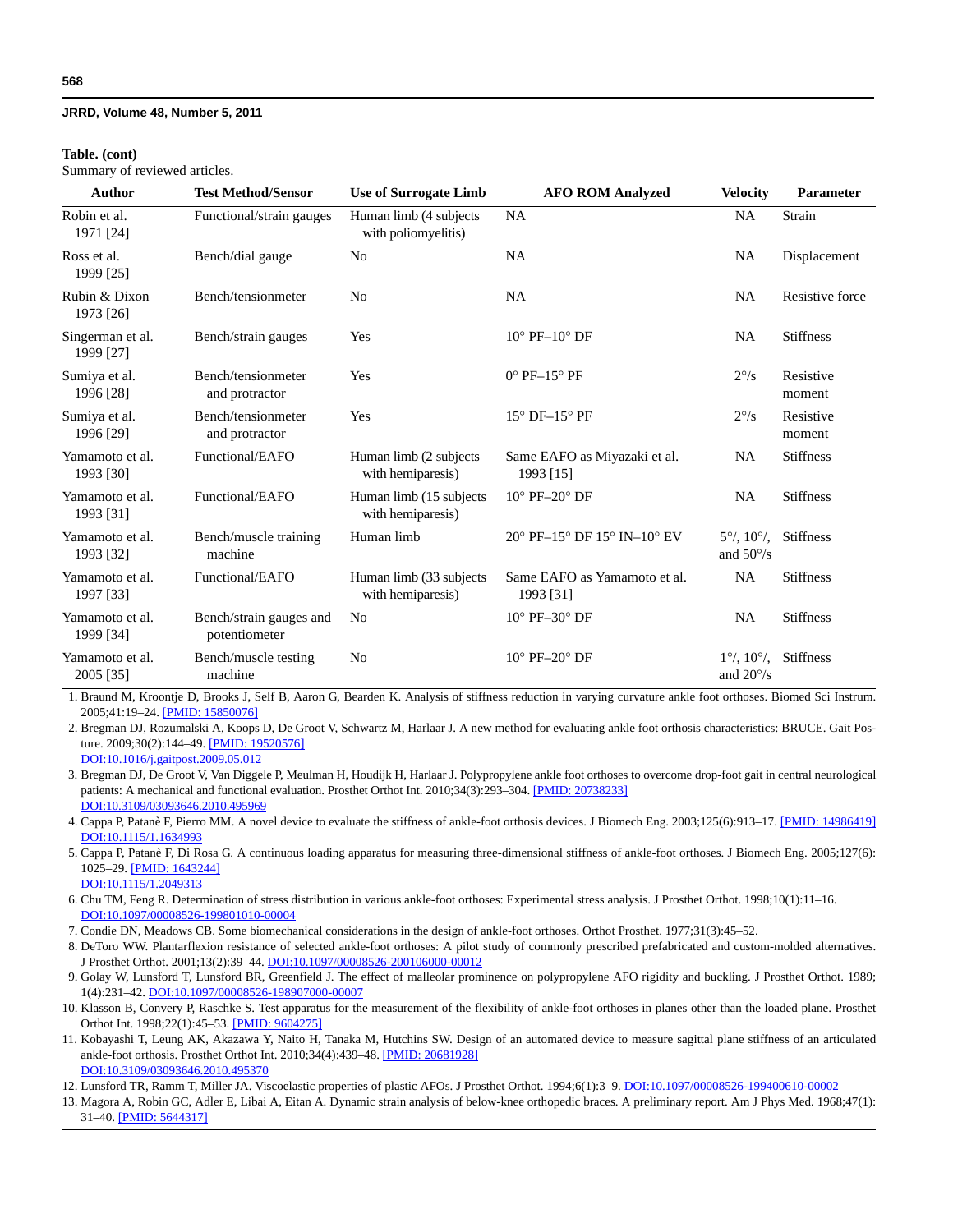#### **KOBAYASHI et al. Measuring AFO rigidity**

#### **Table. (cont)**

Summary of reviewed articles.

- 14. Major RE, Hewart PJ, MacDonald AM. A new structural concept in moulded fixed ankle foot orthoses and comparison of the bending stiffness of four constructions. Prosthet Orthot Int. 2004;28(1):44–48. [\[PMID: 15171577\]](http://www.ncbi.nlm.nih.gov/pubmed/15171577)
- 15. Miyazaki S, Yamamoto S, Ebina M, Iwasaki M. A system for the continuous measurement of ankle joint moment in hemiplegic patients wearing ankle-foot orthoses. Front Med Biol Eng. 1993;5(3):215–32. [\[PMID: 8280669\]](http://www.ncbi.nlm.nih.gov/pubmed/8280669)
- 16. Miyazaki S, Yamamoto S, Kubota T. Effect of ankle-foot orthosis on active ankle moment in patients with hemiparesis. Med Biol Eng Comput. 1997;35(4):381–85. [\[PMID: 9327616\]](http://www.ncbi.nlm.nih.gov/pubmed/9327616)
- [DOI:10.1007/BF02534094](http://dx.doi.org/10.1007/BF02534094)
- 17. Nagaya M. Shoehorn-type ankle-foot orthoses: Prediction of flexibility. Arch Phys Med Rehabil. 1997;78(1):82–84. [\[PMID: 9014963\]](http://www.ncbi.nlm.nih.gov/pubmed/9014963) [DOI:10.1016/S0003-9993\(97\)90015-0](http://dx.doi.org/10.1016/S0003-9993%2897%2990015-0)
- 18. Novacheck TF, Beattie CB, Rozumalski A, Gent G, Kroll G. Quantifying the spring-like properties of ankle-foot orthoses (AFOs). J Prosthet Orthot. 2007; 19(4):98–103. [DOI:10.1097/JPO.0b013e31812e555e](http://dx.doi.org/10.1097/JPO.0b013e31812e555e)
- 19. Ohsawa S, Ikeda S, Tanaka S, Takahashi T, Takeuchi T, Utsunomiya M, Ueno R, Ohkura M, Ito Y, Katagi Y, Ueta M, Hirano T. A new model of plastic ankle foot orthosis (FAFO (II)) against spastic foot and genu recurvatum. Prosthet Orthot Int. 1992;16(2):104–8. [\[PMID: 1408667\]](http://www.ncbi.nlm.nih.gov/pubmed/1408667)
- 20. Polliack AA, Swanson C, Landsberger SE, McNeal DR. Development of a testing apparatus for structural stiffness evaluation of ankle-foot orthoses. J Prosthet Orthot. 2001;13(3):74–82. [DOI:10.1097/00008526-200109000-00012](http://dx.doi.org/10.1097/00008526-200109000-00012)
- 21. Ringleb SI, Armstrong T, Berglund LJ, Kitaoka HB, Kaufman KR. Stiffness of the Arizona ankle-foot orthosis before and after modification for gait analysis. J Prosthet Orthot. 2009;21(4):204–7. [DOI:10.1097/JPO.0b013e3181bfb28e](http://dx.doi.org/10.1097/JPO.0b013e3181bfb28e)
- 22. Robin GC, Magora A, Adler E, Saltiel J. Dynamic stress analysis of below-knee drop foot braces. Med Biol Eng. 1968;6(5):533-46. [\[PMID: 5713523\]](http://www.ncbi.nlm.nih.gov/pubmed/5713523) [DOI:10.1007/BF02474292](http://dx.doi.org/10.1007/BF02474292)
- 23. Robin GC, Magora A. Dynamic stress analysis of below-knee drop foot braces; Studies on patients with paralysis of the lower limb. Med Biol Eng. 1969;7(2): 221–26. [\[PMID: 5802207\]](http://www.ncbi.nlm.nih.gov/pubmed/5802207)
- [DOI:10.1007/BF02474178](http://dx.doi.org/10.1007/BF02474178)
- 24. Robin GC, Magora A, Saltiel J, Adler E. Dynamic analysis of plastic below-knee drop foot braces. Med Biol Eng. 1971;9(6):631–36. [\[PMID: 5158815\]](http://www.ncbi.nlm.nih.gov/pubmed/5158815) [DOI:10.1007/BF02474643](http://dx.doi.org/10.1007/BF02474643)
- 25. Ross RS, Greig RJ, Convery P. Comparison of bending stiffness of six different colours of copolymer polypropylene. Prosthet Orthot Int. 1999;23(1):63–71. [\[PMID: 10355646\]](http://www.ncbi.nlm.nih.gov/pubmed/10355646)
- 26. Rubin G, Dixon M. Modern ankle-foot orthoses (AFO's). Bull Prosthet Res. 1973;10(19):20–41. [\[PMID: 4358417\]](http://www.ncbi.nlm.nih.gov/pubmed/4358417)

27. Singerman R, Hoy DJ, Mansour JM. Design changes in ankle-foot orthoses intended to alter stiffness also alter orthosis kinematics. J Prosthet Orthot. 1999; 11(3):48–55. [DOI:10.1097/00008526-199901130-00002](http://dx.doi.org/10.1097/00008526-199901130-00002)

- 28. Sumiya T, Suzuki Y, Kasahara T. Stiffness control in posterior-type plastic ankle-foot orthoses: Effect of ankle trimline. Part 2: Orthosis characteristics and orthosis/patient matching. Prosthet Orthot Int. 1996;20(2):132–37. [\[PMID: 8876008\]](http://www.ncbi.nlm.nih.gov/pubmed/8876008)
- 29. Sumiya T, Suzuki Y, Kasahara T. Stiffness control in posterior-type plastic ankle-foot orthoses: Effect of ankle trimline. Part 1: A device for measuring ankle moment. Prosthet Orthot Int. 1996;20(2):129–31. [\[PMID: 8876007\]](http://www.ncbi.nlm.nih.gov/pubmed/8876007)
- 30. Yamamoto S, Ebina M, Kubo S, Kawai H, Hayashi, T, Iwasaki M, Kubota T, Miyazaki S. Quantification of the effect of dorsi-/plantarflexibility of ankle-foot orthoses on hemiplegic gait: A preliminary report. J Prosthet Orthot. 1993;5(3):88–94.
- 31. Yamamoto S, Miyazaki S, Kubota T. Quantification of the effect of the mechanical property of ankle-foot orthoses on hemiplegic gait. Gait Posture. 1993;1(1):27–34. [DOI:10.1016/0966-6362\(93\)90040-8](http://dx.doi.org/10.1016/0966-6362%2893%2990040-8)
- 32. Yamamoto S, Ebina M, Iwasaki M, Kubo S, Kawai H, Hayashi T. Comparative study of mechanical characteristics of plastic AFOs. J Prosthet Orthot. 1993; 5(2):59–64.
- 33. Yamamoto S, Ebina M, Miyazaki S, Kawai H, Kubota T. Development of a new ankle-foot orthosis with dorsiflexion assist, part 1: Desirable characteristics of ankle-foot orthoses for hemiplegic patients. J Prosthet Orthot. 1997;9(4):174–79. [DOI:10.1097/00008526-199700940-00009](http://dx.doi.org/10.1097/00008526-199700940-00009)
- 34. Yamamoto S, Ebina M, Kubo S, Hayashi T, Akita Y, Hayakawa Y. Development of a new ankle-foot orthosis with dorsiflexion assist, part 2: Structure and evaluation. J Prosthet Orthot. 1999;11(2):24–28.
- 35. Yamamoto S, Hagiwara A, Mizobe T, Yokoyama O, Yasui T. Development of an ankle-foot orthosis with an oil damper. Prosthet Orthot Int. 2005;29(3):209–19. [\[PMID: 16466151\]](http://www.ncbi.nlm.nih.gov/pubmed/16466151)

[DOI:10.1080/03093640500199455](http://dx.doi.org/10.1080/03093640500199455)

AB = abduction, AD = adduction, AFO = ankle-foot orthosis, DF = dorsiflexion, EAFO = experimental AFO, EV = eversion, EXT = external rotation, FX = flexion, IN = inversion, INT = internal rotation, MTP = metartarsophalangeal, NA = not available, PF = plantar flexion, ROM = range of motion.

moments in three planes and plotted a moment-angle hysteresis curve following application of a force in a single plane [17] or measured the distance of a deflection in the sagittal plane to evaluate and compare AFO rigidity [12,18]. Analog dial gauges can measure the deflection of an AFO statically at a certain position, but they cannot measure it continuously over the range of motion. Compared with tensionmeters, dial gauges showed an advantage in that they enabled quantification of AFO rigidity in multiple planes. However, the designs in the literature that incorporated dial gauges did not appear feasible in the clinical setting because of their complexity. Deflection force was applied via a surrogate limb in two studies [12,17], while it was directly applied at the posterior wall of the AFO in another study [18]. Direct attachment of a dial gauge to the AFO would be influenced by the geometry, thickness,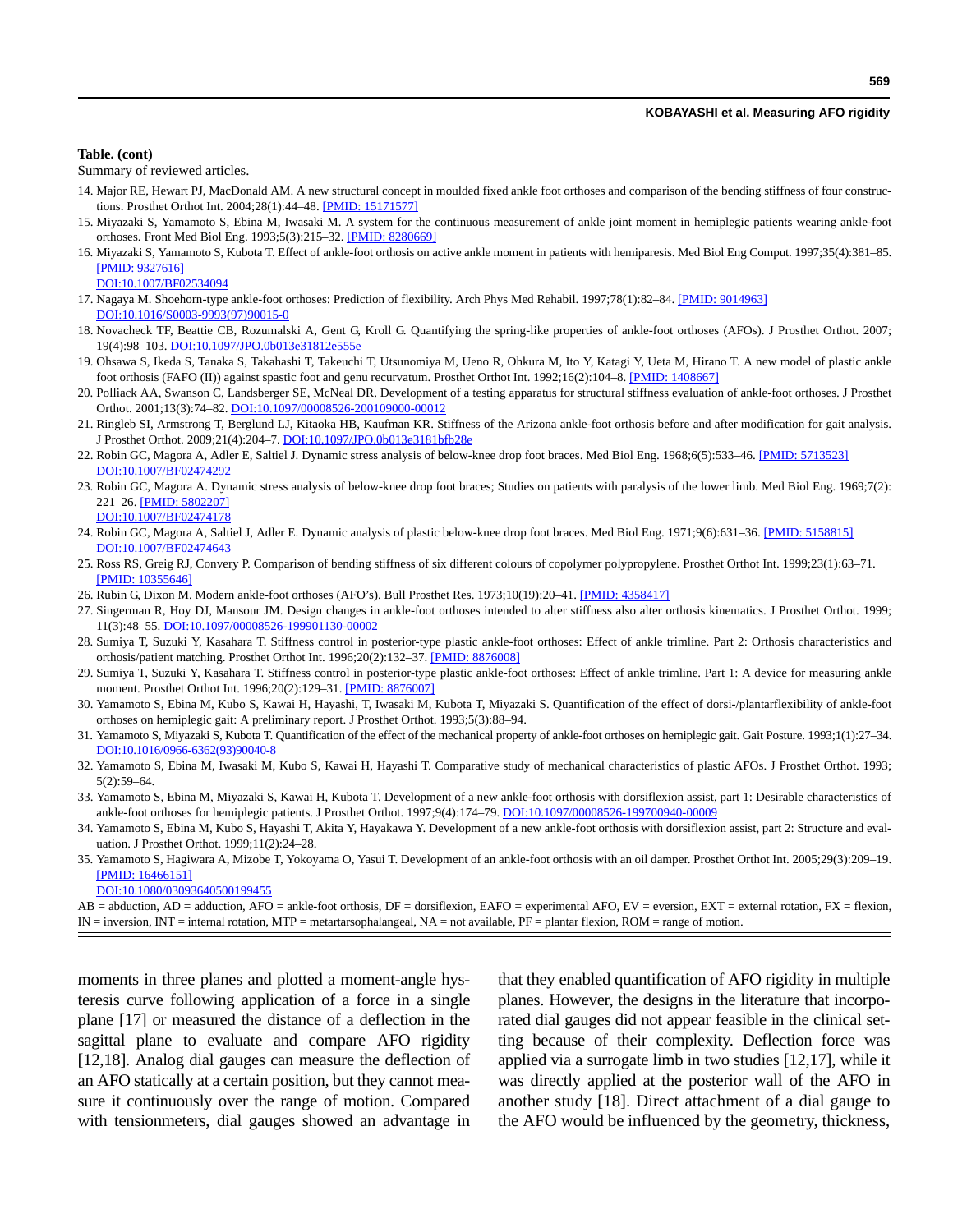and deformation of the location of the gauge's attachment to the AFO.

#### *Studies Using Strain Gauges or Load Cells*

Strain gauges can measure strain, while load cells are made of strain gauges and can measure the loading force. Measuring AFO rigidity with use of an apparatus constructed with strain gauges or load cells may enable more accurate measurement of rigidity because strain gauges and load cells are generally more sensitive than tensionmeters or dial gauges. An apparatus built with strain gauges or load cells allows continuous measurement of rigidity at a particular speed in the specific range of motion. However, a biomechanical model would be required to analyze the data [19,21–24]. Although the modeling itself is not essentially unfavorable, constructing a model for each different type of AFO would be time-consuming and make the test complicated [5]. Moreover, accurate measurement and alignment of an AFO on the device would require great effort [5]. Strain gauges have been used to quantify the relationship between the kinetic and kinematic data acquired from AFO deformation by using analysis of the foot section motion relative to the shank and have demonstrated a direct correlation between the two parameters [19]; they have also been used to quantify the moment-angle relationship of an AFO together with a potentiometer [20]. Utilizing load cells, a fully automatic loading apparatus has been developed to apply controlled joint angular displacement at the ankle portion of the AFO and measure corresponding moments in three anatomical planes [23]. Alternatively, a manual device that based its design on a surrogate human leg model and could measure both ankle and metatarsophalangeal (MTP) joint stiffness has been developed [21]. This device was the first designed to measure stiffness of the MTP joint region of an AFO and to simulate the stiffness effect of an AFO/footwear combination. The device was subsequently used to demonstrate the feasibility of matching AFO stiffness to the individual patient's needs [2]. The automated device would be appealing in industry, while the manual device would have more potential for clinical use because of its portability and convenience.

### *Studies Using Muscle Training Machines*

A muscle training machine is commonly used for rehabilitation in the clinical setting. An apparatus based on the muscle training machine has been developed [25]. This was the only bench analysis found in the literature in which a human limb was used instead of a surrogate limb. The viscoelastic properties of a human limb would affect the rigidity of an AFO, and the result would have been different if a surrogate limb had been used. A similar device was used to examine mechanical properties of an AFO with an oil-damper joint without a surrogate limb [26]. Use of a muscle training machine would be an attractive alternative to custom-made automated apparatuses in the clinical setting.

#### *Studies Using Forceplates*

Forceplates are commonly installed in gait laboratories to evaluate the kinetics of gait performance. Novacheck et al. quantified stiffness of AFOs with a device that interfaces with a forceplate by designing a jig that fixes the AFO firmly to the forceplate with reflective markers attached to a surrogate limb and the foot segment of the AFO and then applying a manual force [11]. This device enabled the plotting of moment-angle curves. It appeared that an experimental apparatus using a forceplate would be able to obtain full three-dimensional measurements. Because the AFO stiffness data acquired from the combined use of forceplate and infrared camera technology are highly accurate, use of this technology is attractive for clinical or research environments where three-dimensional gait analysis is conducted regularly and is worthy of further investigation. However, use of this technology may not be feasible in the regular clinical setting because of the equipment's expense and space requirements.

### *Studies Using Mechanical Testing Machines*

Mechanical testing machines are commonly used in industry to examine and characterize the fatigue resistance of an orthopedic product. Use of a mechanical testing machine would be particularly effective for cyclic testing, and its influence on AFO rigidity has been investigated [27,29–30]. Mechanical testing machines have also enabled accurate repetitive measurement of AFO stiffness in combination with a torquemeter [5]. Use of a mechanical device therefore enables an apparatus to be built that can perform repeatedly under well-controlled torques, velocities, or ranges of motion. Therefore, a mechanical testing machine is preferred for use in industry but may not be ideal in the clinical setting because of its complexity, size, and cost.

### **Functional Analysis**

Functional analysis has involved the use of strain gauges [6,31–34] or experimental AFOs [7–8,35–37] to quantify the effect of an AFO intervention.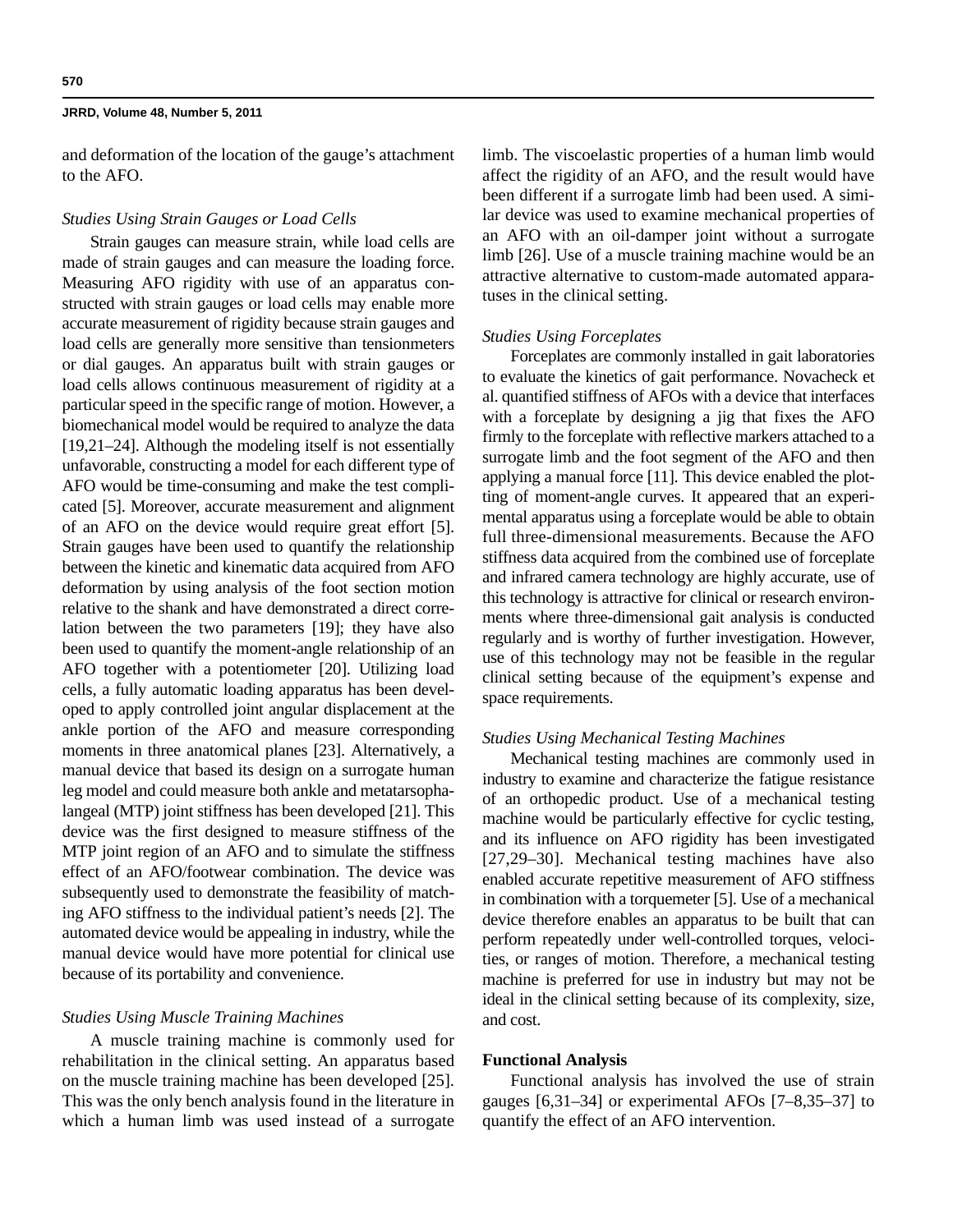## *Studies Using Strain Gauges*

When attached at the area of interest, strain gauges can measure the stresses or loads acting on an AFO. The first series of functional analyses of AFOs used strain gauges to measure stresses or loads on the uprights of metal AFOs [31–34]. Tensile and compressive stresses around the ankle region of thermoplastic AFOs were subsequently quantified [6]. Using strain gauges to evaluate and identify the location where mechanical failure may occur through examination of the location of peak stress within the newly designed AFO appears reasonable in industry; however, their clinical use seems limited.

#### *Studies Using Experimental Ankle-Foot Orthoses*

A series of functional studies have been conducted with experimental AFOs whose ankle joint resistance to plantar flexion and dorsiflexion directions could be adjusted in an attempt to quantify an optimal AFO rigidity for patients with a gait-limiting pathology [7–8,35–36]. These studies developed techniques to quantify the moment generated by an AFO separately from the moment generated by the floor reaction force and muscles during gait. The results of these studies indicated that the dorsiflexion assistive moment at initial contact was comparatively larger than that during swing phase to prevent drop-foot in patients with hemiplegia; recommendations for AFO design were therefore proposed [37]. The desirable AFO for patients with hemiplegia was recommended to have an articulated orthotic ankle joint to provide a fair amount of inversion and eversion corrective moment, an initial dorsiflexion angle between 0° and 10°, an adjustable range of motion between 30° of dorsiflexion and 10° of plantar flexion, no plantar flexion assistive moment, and dorsiflexion assistive moment during ankle plantar flexion  $(5-20 \text{ N}\cdot\text{m}/10^{\circ} \text{ of plantar flexion})$  [37]. A dorsiflexion assist controlled by spring (DACS) AFO [20] and an AFO with an oil-damper joint [26] were subsequently developed based on these studies and tested for efficacy. These criteria have indicated the ankle joint moments to be expected when a patient is walking with an AFO and should inform the development of appropriate mechanisms to mechanically test AFOs with appropriate loading rates. An experimental AFO would be a useful asset in the clinical setting once redesigned to be more user-friendly and cosmetic than current designs and once a method could be established to transfer the information from the experimental AFO to a definitive AFO. In industry, evaluating the specific requirement of a newly designed AFO in a target group of patients would also be useful.

#### **KOBAYASHI et al. Measuring AFO rigidity**

#### **Fixation of Ankle-Foot Orthoses for Bench Analysis**

Those studies that used a surrogate limb encapsulated by the AFO during bench testing applied the deformation force indirectly via a longitudinal bar positioned through the center of the shank  $[2,4,9-11,16,21,23]$  or an angled wedge connected to its proximal end in an attempt to simulate both static and dynamic loading of an AFO during nondisabled gait [12] (**Table**). Using a surrogate limb has its merits because, feasibly, it could more accurately reflect loading during functional ambulation, especially if the AFO being tested were molded to accurately fit the surrogate limb profile and, if mechanically controlled, could provide acceptable repeatability. Some authors have reported possible weaknesses in their testing method by not including a mechanical ankle joint in their surrogate leg model [5,24].

Most articles that used a tensionmeter or other mechanical means to apply a bending moment to the AFO also used bolts or clamps to fix the footplate of the AFO to a measurement apparatus or a baseplate. However, in those cases where the AFO was not strapped to a surrogate lower-limb model but left free to deflect between the application point and the clamped or bolted footplate, unwanted axial torsional effects could have occurred during deflection testing. In addition, fixation of the footplate of the AFO to the device would result in testing of only the ankle and calf region [12]. One study, however, not only secured the base of the AFO to a flat surface but also provided a pivot point equivalent to the metatarsal head level to simulate the effect of footplate deflection at the MTP joint [21]. Another study left the footplate free to interface with a level surface while being loaded proximally to more accurately simulate ambulatory effects of AFO/footwear combinations using a surrogate limb via a wedge applicator at the proximal aspect to simulate walking [12]. The superstructure was not clamped at the footplate, which allowed use of footwear on a low-friction contact plate [12].

#### **Angular Range Used in Testing**

The range of motion of the ankle joint has been shown to fall within  $10^{\circ}$  of dorsiflexion to  $5^{\circ}$  of plantar flexion in patients with stroke hemiplegia wearing an articulated AFO [39]. Evidence in the literature has demonstrated a large variety in the ranges of motion in the sagittal plane used during testing protocols, which ranged from 20° of plantar flexion to 30° of dorsiflexion (**Table**). An articulated AFO was tested over the range of 15° of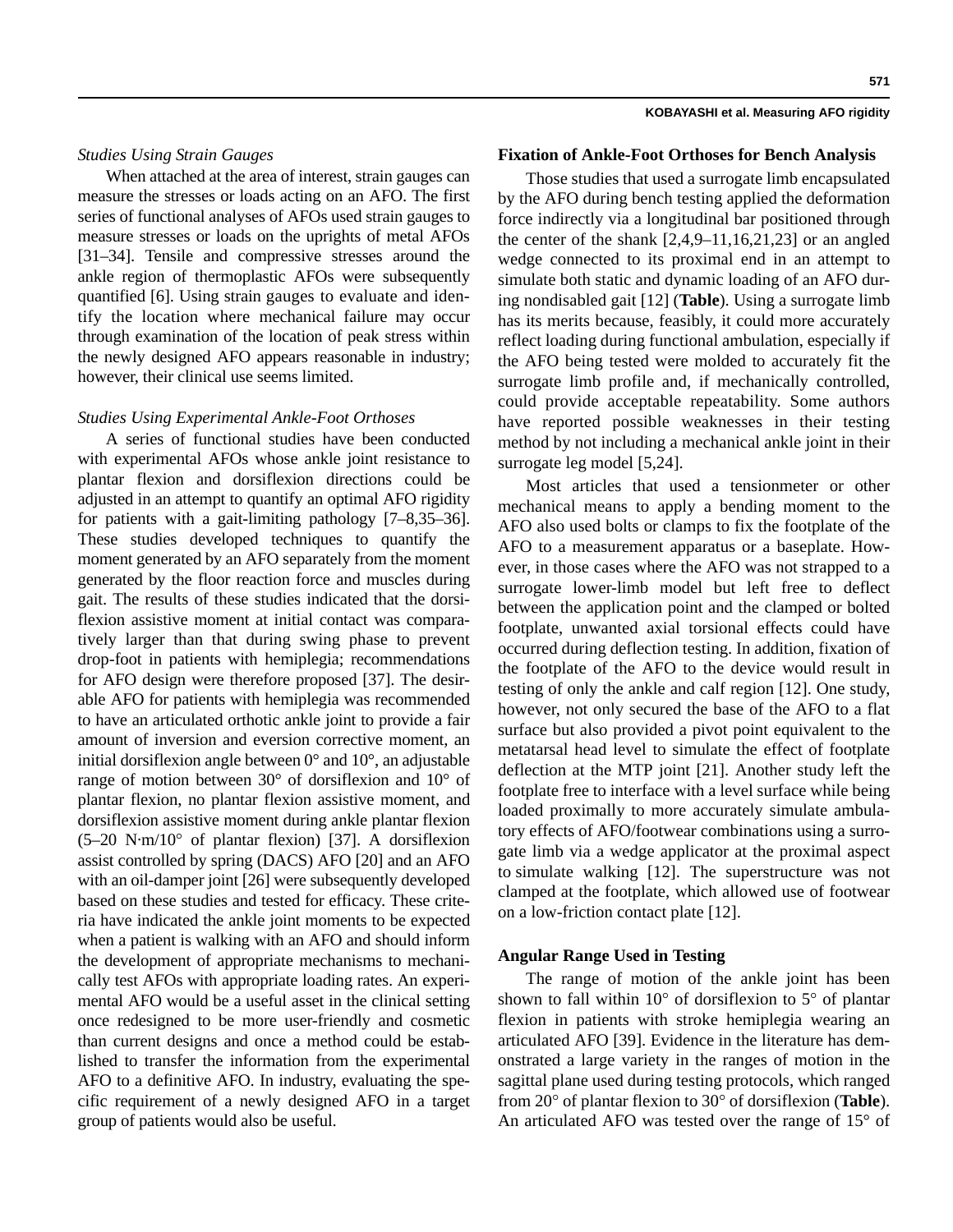plantar flexion to  $15^{\circ}$  of dorsiflexion, because this sufficiently covered the range of its typical orthotic ankle joint movement during ambulation in patients with hemiplegia [5]. In general, the range used in testing should cover the physiological range of motion of the ankle joint of a target group of patients for a tested AFO.

## **Angular Velocity Used in Testing**

The reported range of angular velocities used in the test is 0.5  $\degree$ /s to 50  $\degree$ /s [4–5,16,24–26,30] (**Table**). However, angular velocity reportedly does not affect the stiffness of a thermoplastic AFO [11,25]. One study using a muscle testing apparatus reported no effect on the stiffness (moment vs deflection angle) of various thermoplastic AFOs when tested at different velocities between  $5 \degree$ /s and 50 $\degree$ /s [25], while another study that used a forceplate to test AFOs also reported no effect of the applied velocity on their stiffness [11]. However, an AFO with oildamper joint revealed a velocity-dependent effect in its stiffness [26]. Therefore, testing at different levels of velocity would be required to evaluate an AFO constructed of a material with velocity-dependent properties.

#### **Accuracy and Repeatability**

Hand-held tensionmeters alone [15], using a protractor via a winch [9], or in parallel with a protractor [4,16] or goniometer [10,13] may have inherent errors, which can be quantified but may also affect repeatability, especially if in series, giving a cumulative effect. The reliability of the majority of testing devices found in the literature remains questionable [21]. However, some articles published during the last 10 years have demonstrated numerical accuracy or repeatability in the testing methods used [5,21,23–24]. This has been assessed by uncertainty [23], standard deviations [5], generalizability study (G-study) [21] or coefficient of repeatability [24]. The G-study determines the influence of multiple sources of error variance in measurements by using error of measurement or the smallest detectable difference [21], while the coefficient of repeatability quantifies the measurement repeatability of the testing method [24].

## **DISCUSSION AND RECOMMENDATIONS**

This article reviewed studies on the analysis of AFO rigidity properties via bench testing and functional conditions. The advantages of functional analysis studies are that they can analyze the rigidity properties of a dynamic

system consisting of an AFO/footwear combination and determine how the system affects lower-limb joint kinematics and kinetics [5]. However, a number of factors that would derive from patients' characteristics, such as the nature of pathology or the level of gait disability, might influence the results obtained; therefore, comparisons between subjects with different conditions would be difficult to interpret [5]. Moreover, transferring the stiffness characteristics logged from an experimental AFO to a definitive AFO would be necessary because its design is currently uncosmetic [7–8].

Conversely, bench-testing analysis would enable more accurate control of the experimental conditions and theoretically improve repeatability [5]. The issue with bench testing is how accurately it reflects the loading experienced by an AFO when different patient groups wear it during ambulation [5]. Recent articles have suggested that the required accuracy might be achieved [12,21]—but a cost-effective clinical device is needed to evaluate patients as well. Moreover, most of the testing methods developed to quantify the rigidity characteristics of AFOs are complex and therefore would be difficult to apply clinically. The feasibility of conducting AFO rigidity testing with the use of portable equipment should therefore be further explored.

AFO stiffness is defined as the moment around the ankle joint exerted by the AFO per degree of ankle joint rotation and should be computed as a slope of the momentangle curve (newton-meters/degree) [5]. Some studies used stiffness as a parameter of AFO rigidity [5,21,23], while other studies instead chose to state the maximum bending moment resisted or applied by the AFO tested and the angle at which this occurred in plantar flexion and/or dorsiflexion [4,10,16]. Stiffness of AFOs has been mostly measured in the sagittal plane; however, measurement in the coronal plane [17,22–25] or transverse plane [17] has also been reported. Yamamoto et al. (1997) reported that for patients with stroke hemiplegia, an optimal articulated AFO should allow adjustment of plantar flexion resistive stiffness in the range of 0.5 N·m/ $\degree$  to 2.0 N·m/ $\degree$  [37] and subsequently developed a DACS AFO  $(0.20 \text{ N} \cdot \text{m}^{\prime \circ} \text{ to } 1.70 \text{ N} \cdot \text{m}^{\prime \circ})$ [20] and an AFO with an oil-damper joint  $(0.50 \text{ N} \cdot \text{m/s})$  to 1.40  $N·m$ <sup>o</sup>) [26]. Bregman et al. (2009) reported that the stiffness of nonarticulated AFOs ranged from  $0.20$  N·m/ $\degree$  to 1.56 N·m/ $\degree$ , depending on the material and design [21]. This result suggests that an appropriately designed nonarticulated AFO could achieve the plantar flexion resistive stiffness range suggested by Yamamoto et al. [37]. The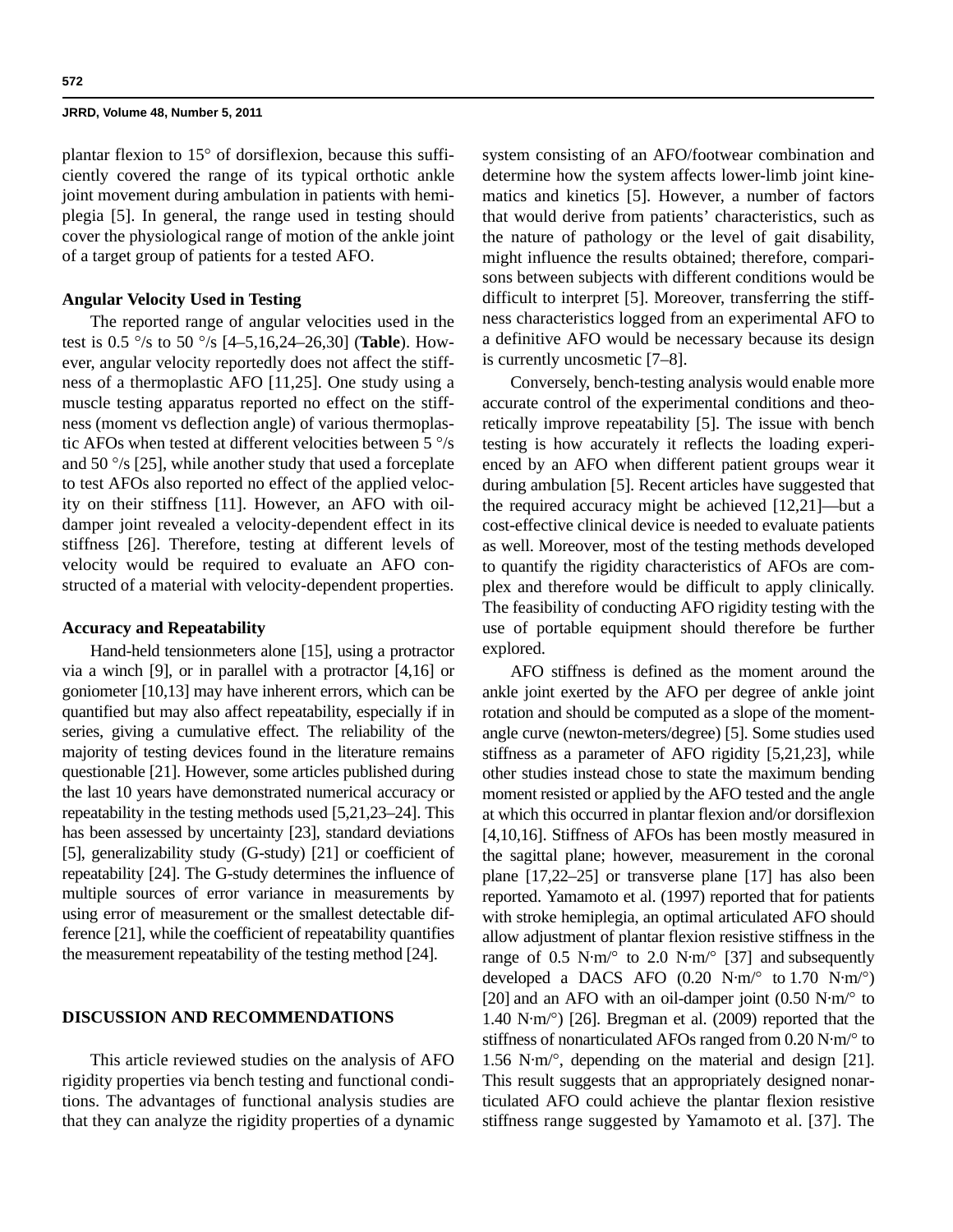**573**

advantage of using stiffness as a parameter of measurement is that it enables the AFO rigidity to be easily compared with gait or other biomechanical analysis data, such as joint moment or stiffness [38]. Therefore, using stiffness as a measurement parameter will be especially effective for matching AFO stiffness to individual need based on these data.

AFO design factors, such as geometric configuration and material selection, plus experimental factors, such as consistency in the experimental procedures among different trials, accuracy of the sensors, and methodologies used, could introduce errors in the results obtained. Various types of surrogate legs were also used to simulate a human limb in bench-testing analyses. However, the reliability of the measurement methods and apparatuses were generally lacking [21]. A reliability test of the measurement should therefore be included in future studies.

The type of mechanical ankle joint used in an AFO should be as congruent as possible to the center of rotation of a human ankle joint, and the material of a surrogate leg should be as similar as possible to that of a human limb. However, the surrogate limbs used in the past studies were simple ones that rotated in the sagittal plane [4,9,11–13,16–17,19,21,23–24]. Only one study was conducted in which a human limb was used to measure the stiffness of an AFO in a bench-testing condition [25]. This was significant because the viscoelastic properties of a human limb will undoubtedly affect the mechanical performance of an AFO. Therefore, even a bench analysis of AFOs should replicate these effects.

In one study, an apparatus to simulate the physiological forces acting on an AFO during ambulation was developed [12]. This study was in contrast to most other studies in which AFOs were simply clamped and deflected. The method of conducting bench analyses should therefore mimic forces experienced during a gait cycle as closely as possible. Thus, considering the effect of an AFO on gait, the following factors at different phases of the gait cycle should be considered and quantified when the bench analysis is conducted:

- 1. The presence of appropriate AFO ankle-region stiffness to allow smooth plantar flexion at initial contact (heel rocker).
- 2. Adequate AFO ankle-region stiffness to allow good control of dorsiflexion at midstance (ankle rocker).
- 3. Ankle- and MTP-region stiffness to enable smooth transition from terminal stance to swing phase (forefoot rocker).

4. Ankle-region stiffness for enough clearance in the swing phase.

An ankle-foot stimulator constructed with a surrogate limb, a forceplate, a servo motor, and infrared cameras was developed to investigate AFO fatigue failure [40]. It attempted to simulate a gait cycle during bench testing and, therefore, appeared to be able to incorporate the above factors. [40]. Therefore, a further study on the feasibility of using this apparatus to investigate AFO stiffness is appealing.

The method of fixation and alignment of an AFO as well as the application of forces will affect the deflection measurements during bench analysis. Bregman et al. reported that previous studies have neglected to measure the neutral angle of an AFO [21]. Therefore, a recent article demonstrated the use of a plumb line to determine the neutral angle of an articulated AFO [5]. Some studies require the drilling of holes to fix the AFOs to the apparatus, which is undesirable in the clinical setting [17–18]. Thus, the apparatus should be designed to fix the AFOs in a nondestructive manner.

Two patterns of force application techniques were used in precedence bench-testing analyses [5]: (1) exerting force to a certain region of an AFO [10,15,18] or (2) exerting force via a surrogate limb  $[4-5,9,11-13,16-$ 17,19,21,23–24]. Application of force via a surrogate limb could simulate the loading pattern of a lower limb, as discussed earlier. Footwear would also influence the mechanical behavior and alignment of an AFO; however, its influence on AFO gait biomechanics has only recently been studied [41]. Development of a proper surrogate leg, whose joint is properly aligned to a physiological ankle joint and surface finishing closely replicates the viscoelastic properties of skin and its underlying tissues, is required so that it truly reflects the dynamic mechanics experienced by AFOs combined with shoes for benchtesting analyses [5]. Once a reliable method is established, exploring how to interpret a measurement result to match the need of an individual patient in the clinical setting will be necessary [2–4]. In the industry setting, establishing a pathway to apply the bench-testing technique for quality control of an AFO will be required.

Functional analyses need to establish repeatable experimental methods with high reliability that minimize alteration to external parameters from human ambulation and internal parameters from type of disease and disability of a patient. Once a reliable method is established,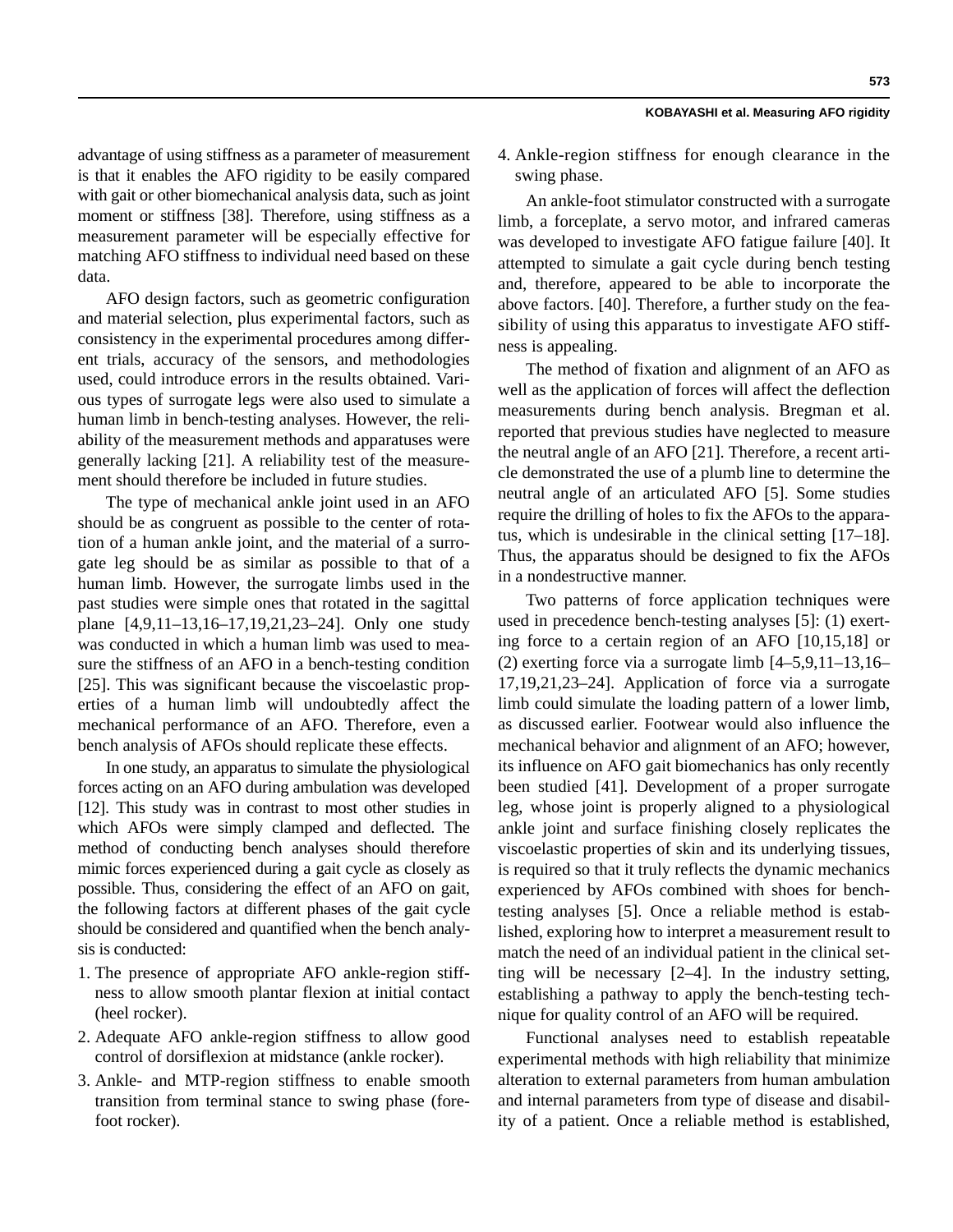exploring a way to transfer stiffness from an experimental AFO to a definitive AFO will be necessary.

Therefore, the following aspects of AFO stiffness analysis will require further investigations:

- Optimal fixation and alignment of an AFO to the apparatus.
- Development of a better surrogate limb system with a properly aligned joint and surface finishing that replicates human skin.
- Influence of AFO/footwear combinations on stiffness and gait biomechanics.
- Control of parameters that influence functional analyses.
- Transfer of stiffness from an experimental AFO to a definitive AFO.
- Establishment of the accuracy and reliability of a measurement method.
- Clinical application of the measurement result to assist a prescription.
- Matching of stiffness of an AFO to each patient.
- Pathways toward quality control of an AFO in the industrial setting.

The following recommendations for development of appropriate AFO stiffness measurement protocols have therefore evolved from this literature review:

- Evidence to match AFO stiffness to individual patient requirements in the clinical setting should be considered and further explored [2–3].
- The simulation of MTP joint motion or use of AFO/ footwear combinations should be used in the testing method to more accurately reflect human gait [12,21].
- Measurement of the AFO neutral angle should be included when AFO stiffness at the ankle and metatarsal head regions are analyzed [5,21].
- Moments and angles should be defined to compute stiffness as routinely documented in gait laboratory reports [17,25].
- A portable and low-cost device that demonstrates acceptable repeatability and reliability for clinical use should be developed [16,21].
- The angular velocity and range of motion used in bench testing should reflect those of the ankle joint documented for nondisabled or pathological gait [5,26].
- The method used to deflect the AFO should mimic human walking and be modeled accordingly [12,40].
- Accuracy and repeatability analyses should be included in the testing [21,24].

 • AFO stiffness should be defined by the computation of the slope of the moment-angle curve (newton-meters/ degree) acquired following testing [11,23].

## **CONCLUSIONS**

The feasibility of matching AFO stiffness to the patient's requirement for optimal gait based on gait analysis data must be explored. However, recent studies have suggested the possibility of collecting such data through combined functional and bench testing: the motions measured during pathological walking by gait analysis can be applied to a bench-testing apparatus.

We conducted a literature review of AFO rigidity analysis. AFO rigidity analysis may be grouped into bench and functional techniques. Understanding the strengths and weaknesses of each method is crucial to establishing an analysis method practical for clinical use in the development of a patient-centered AFO prescription system and for AFO quality assurance in industry.

## **ACKNOWLEDGMENTS**

#### **Author Contributions:**

*Study concept and design:* T. Kobayashi.

*Acquisition of data:* T. Kobayashi, S. W. Hutchins.

*Analysis and interpretation of data:* T. Kobayashi, S. W. Hutchins, A. K. L. Leung.

*Drafting of manuscript:* T. Kobayashi, S. W. Hutchins.

*Critical revision of manuscript for important intellectual content:* T. Kobayashi, S. W. Hutchins, A. K. L. Leung.

*Obtained funding:* T. Kobayashi, A. K. L. Leung.

*Study supervision:* A. K. L. Leung.

**Financial Disclosures:** The authors have declared that no competing interests exist.

**Funding/Support:** This material was based on work funded by The Hong Kong Polytechnic University International Postgraduate Scholarships for PhD Studies.

## **REFERENCES**

- 1. Condie DN, Meadows CB. Ankle-foot orthoses. In: Bowker P, Brader DL, Pratt DJ, Condie DN, Wallace AW, editors. Biomechanical basis of orthotic management. Oxford (England): Butterworth-Heinemann; 1993. p. 99–123.
- 2. Bregman DJ, De Groot V, Van Diggele P, Meulman H, Houdijk H, Harlaar J. Polypropylene ankle foot orthoses to overcome drop-foot gait in central neurological patients: A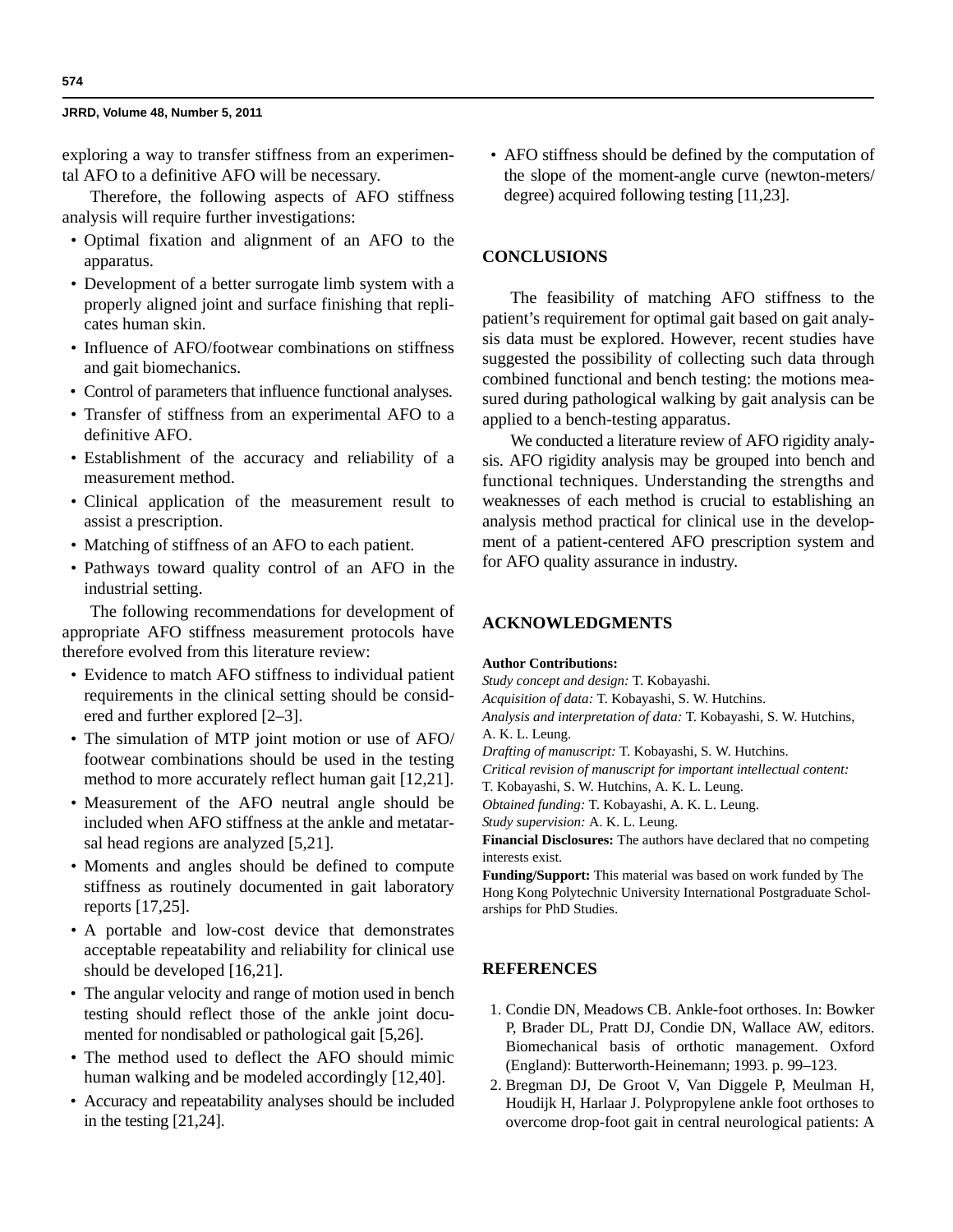#### **KOBAYASHI et al. Measuring AFO rigidity**

mechanical and functional evaluation. Prosthet Orthot Int. 2010;34(3):293–304. [\[PMID: 20738233\]](http://www.ncbi.nlm.nih.gov/pubmed/20738233) [DOI:10.3109/03093646.2010.495969](http://dx.doi.org/10.3109/03093646.2010.495969)

- 3. Harlaar J, Brehm M, Becher JG, Bregman DJ, Buurke J, Holtkamp F, De Groot V, Nollet F. Studies examining the efficacy of ankle foot orthoses should report activity level and mechanical evidence. Prosthet Orthot Int. 2010;34(3): 327–35. [\[PMID: 20738235\]](http://www.ncbi.nlm.nih.gov/pubmed/20738235) [DOI:10.3109/03093646.2010.504977](http://dx.doi.org/10.3109/03093646.2010.504977)
- 4. Sumiya T, Suzuki Y, Kasahara T. Stiffness control in posteriortype plastic ankle-foot orthoses: Effect of ankle trimline. Part 2: Orthosis characteristics and orthosis/patient matching. Prosthet Orthot Int. 1996;20(2):132–37. [\[PMID: 8876008\]](http://www.ncbi.nlm.nih.gov/pubmed/8876008)
- 5. Kobayashi T, Leung AK, Akazawa Y, Naito H, Tanaka M, Hutchins SW. Design of an automated device to measure sagittal plane stiffness of an articulated ankle-foot orthosis. Prosthet Orthot Int. 2010;34(4):439–48. [\[PMID: 20681928\]](http://www.ncbi.nlm.nih.gov/pubmed/20681928) [DOI:10.3109/03093646.2010.495370](http://dx.doi.org/10.3109/03093646.2010.495370)
- 6. Chu TM, Feng R. Determination of stress distribution in various ankle-foot orthoses: Experimental stress analysis. J Prosthet Orthot. 1998;10(1):11–16. [DOI:10.1097/00008526-199801010-00004](http://dx.doi.org/10.1097/00008526-199801010-00004)
- 7. Yamamoto S, Ebina M, Kubo S, Kawai H, Hayashi T, Iwasaki M, Kubota T, Miyazaki S. Quantification of the effect of dorsi-/plantarflexibility of ankle-foot orthoses on hemiplegic gait: A preliminary report. J Prosthet Orthot. 1993;5(3):88–94.
- 8. Yamamoto S, Miyazaki S, Kubota T. Quantification of the effect of the mechanical property of ankle-foot orthoses on hemiplegic gait. Gait Posture. 1993;1(1):27–34. [DOI:10.1016/0966-6362\(93\)90040-8](http://dx.doi.org/10.1016/0966-6362%2893%2990040-8)
- 9. [Golay W, Lunsford T, Lunsford BR, Greenfield J. The](http://dx.doi.org/10.1097/00008526-198907000-00007)  [effect of malleolar prominence on polypropylene AFO](http://dx.doi.org/10.1097/00008526-198907000-00007)  rigidity and buckling. J Prosthet Orthot. 1989;1(4):231–42. [D](http://dx.doi.org/10.1097/00008526-198907000-00007)OI:10.1097/00008526-198907000-00007
- 10. Nagaya M. Shoehorn-type ankle-foot orthoses: Prediction of flexibility. Arch Phys Med Rehabil. 1997;78(1):82–84. [\[PMID: 9014963\]](http://www.ncbi.nlm.nih.gov/pubmed/9014963) [DOI:10.1016/S0003-9993\(97\)90015-0](http://dx.doi.org/10.1016/S0003-9993%2897%2990015-0)
- 11. Novacheck TF, Beattie CB, Rozumalski A, Gent G, Kroll G. Quantifying the spring-like properties of ankle-foot orthoses (AFOs). J Prosthet Orthot. 2007;19(4):98–103. [DOI:10.1097/JPO.0b013e31812e555e](http://dx.doi.org/10.1097/JPO.0b013e31812e555e)
- 12. Polliack AA, Swanson C, Landsberger SE, McNeal DR. Development of a testing apparatus for structural stiffness evaluation of ankle-foot orthoses. J Prosthet Orthot. 2001; 13(3):74–82. [DOI:10.1097/00008526-200109000-00012](http://dx.doi.org/10.1097/00008526-200109000-00012)
- 13. DeToro WW. Plantarflexion resistance of selected ankle-foot orthoses: A pilot study of commonly prescribed prefabricated and custom-molded alternatives. J Prosthet Orthot. 2001; 13(2):39–44. [DOI:10.1097/00008526-200106000-00012](http://dx.doi.org/10.1097/00008526-200106000-00012)
- 14. Ohsawa S, Ikeda S, Tanaka S, Takahashi T, Takeuchi T, Utsunomiya M, Ueno R, Ohkura M, Ito Y, Katagi Y, Ueta M, Hirano T. A new model of plastic ankle foot orthosis (FAFO (II)) against spastic foot and genu recurvatum. Prosthet Orthot Int. 1992;16(2):104–8. [\[PMID: 1408667\]](http://www.ncbi.nlm.nih.gov/pubmed/1408667)
- 15. Rubin G, Dixon M. Modern ankle-foot orthoses (AFO's). Bull Prosthet Res. 1973;10(19):20–41. [\[PMID: 4358417\]](http://www.ncbi.nlm.nih.gov/pubmed/4358417)
- 16. Sumiya T, Suzuki Y, Kasahara T. Stiffness control in posterior-type plastic ankle-foot orthoses: Effect of ankle trimline. Part 1: A device for measuring ankle moment. Prosthet Orthot Int. 1996;20(2):129–31. [\[PMID: 8876007\]](http://www.ncbi.nlm.nih.gov/pubmed/8876007)
- 17. Klasson B, Convery P, Raschke S. Test apparatus for the measurement of the flexibility of ankle-foot orthoses in planes other than the loaded plane. Prosthet Orthot Int. 1998;22(1):45–53. [\[PMID: 9604275\]](http://www.ncbi.nlm.nih.gov/pubmed/9604275)
- 18. Ross RS, Greig RJ, Convery P. Comparison of bending stiffness of six different colours of copolymer polypropylene. Prosthet Orthot Int. 1999;23(1):63–71. [\[PMID: 10355646\]](http://www.ncbi.nlm.nih.gov/pubmed/10355646)
- 19. Singerman R, Hoy DJ, Mansour JM. Design changes in ankle-foot orthoses intended to alter stiffness also alter orthosis kinematics. J Prosthet Orthot. 1999;11(3):48–55. [DOI:10.1097/00008526-199901130-00002](http://dx.doi.org/10.1097/00008526-199901130-00002)
- 20. Yamamoto S, Ebina M, Kubo S, Hayashi T, Akita Y, Hayakawa Y. Development of a new ankle-foot orthosis with dorsiflexion assist, part 2: Structure and evaluation. J Prosthet Orthot. 1999;11(2):24–28.
- 21. Bregman DJ, Rozumalski A, Koops D, De Groot V, Schwartz M, Harlaar J. A new method for evaluating ankle foot orthosis characteristics: BRUCE. Gait Posture. 2009; 30(2):144–49. [\[PMID: 19520576\]](http://www.ncbi.nlm.nih.gov/pubmed/19520576) [DOI:10.1016/j.gaitpost.2009.05.012](http://dx.doi.org/10.1016/j.gaitpost.2009.05.012)
- 22. Cappa P, Patanè F, Pierro MM. A novel device to evaluate the stiffness of ankle-foot orthosis devices. J Biomech Eng. 2003;125(6):913–17. [\[PMID: 14986419\]](http://www.ncbi.nlm.nih.gov/pubmed/14986419) [DOI:10.1115/1.1634993](http://dx.doi.org/10.1115/1.1634993)
- 23. Cappa P, Patanè F, Di Rosa G. A continuous loading apparatus for measuring three-dimensional stiffness of anklefoot orthoses. J Biomech Eng. 2005;127(6):1025–29. [\[PMID: 1643244\]](http://www.ncbi.nlm.nih.gov/pubmed/16438244) [DOI:10.1115/1.2049313](http://dx.doi.org/10.1115/1.2049313)
- 24. Ringleb SI, Armstrong T, Berglund LJ, Kitaoka HB, Kaufman KR. Stiffness of the Arizona ankle-foot orthosis before and after modification for gait analysis. J Prosthet Orthot. 2009;21(4):204–7. [DOI:10.1097/JPO.0b013e3181bfb28e](http://dx.doi.org/10.1097/JPO.0b013e3181bfb28e)
- 25. Yamamoto S, Ebina M, Iwasaki M, Kubo S, Kawai H, Hayashi T. Comparative study of mechanical characteristics of plastic AFOs. J Prosthet Orthot. 1993;5(2):59–64.
- 26. Yamamoto S, Hagiwara A, Mizobe T, Yokoyama O, Yasui T. Development of an ankle-foot orthosis with an oil damper. Prosthet Orthot Int. 2005;29(3):209–19. [\[PMID: 16466151\]](http://www.ncbi.nlm.nih.gov/pubmed/16466151) [DOI:10.1080/03093640500199455](http://dx.doi.org/10.1080/03093640500199455)